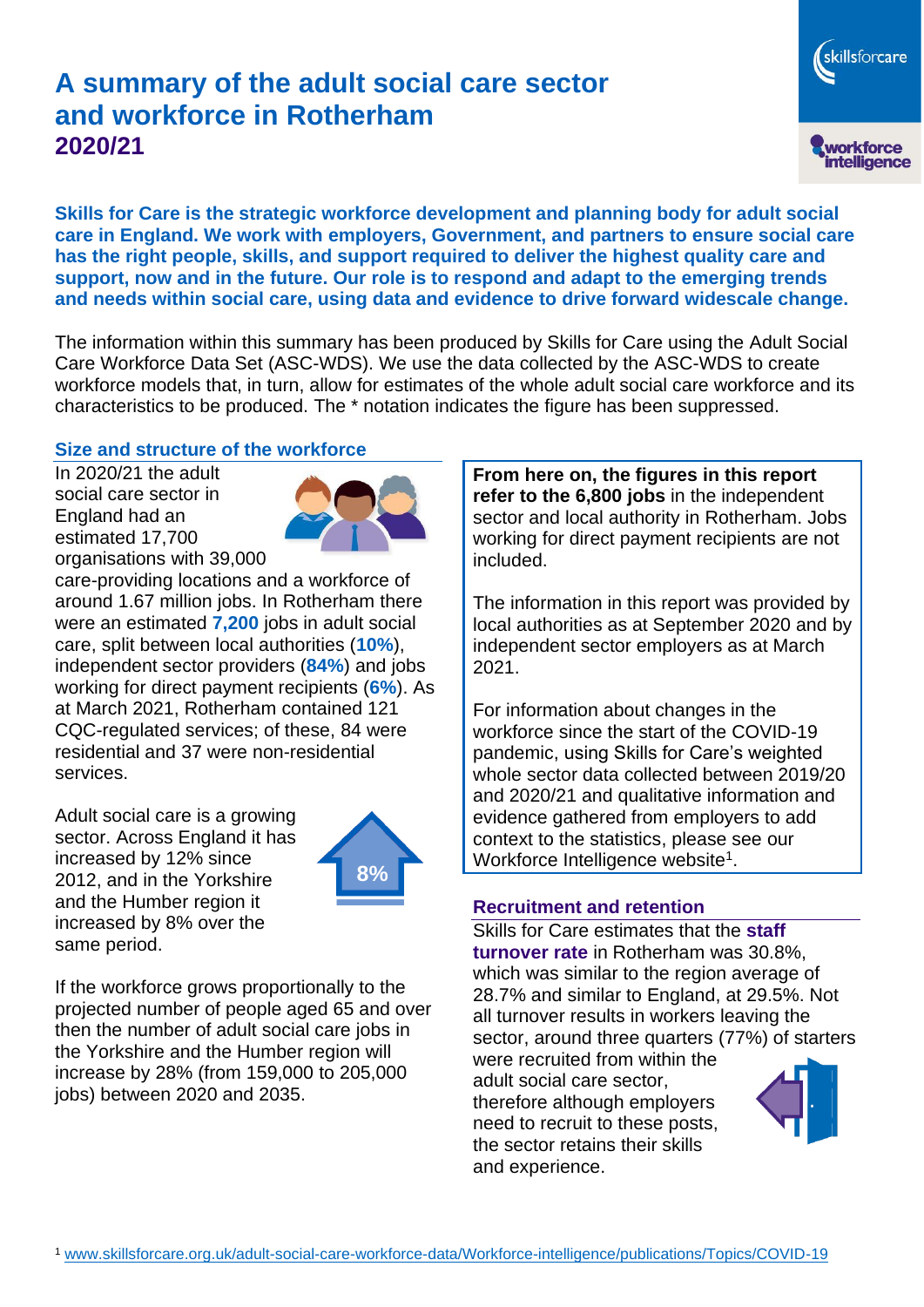Adult social care has an experienced 'core' of workers. Workers in Rotherham had on average **9.1 years of experience in the sector** and 78% of the workforce had been working in the sector for at least three years.

Using both workforce intelligence evidence and our links with employers and stakeholders across England, we know that recruitment and retention is one of the largest issues faced by employers. We have many resources and tools available to help, for example the 'Values-based recruitment and retention toolkit'<sup>2</sup> and 'Seeing potential: widen your talent pool'. <sup>3</sup> For more information please visit: [www.skillsforcare.org.uk/recruitment-retention](http://www.skillsforcare.org.uk/recruitment-retention)

#### **Employment information**

We estimate Rotherham had **6,800** adult social care jobs employed in the local authority and independent sectors. These included 425 managerial roles, 275 regulated professionals, 5,200 direct care (including 4,300 care workers), and 900 othernon-care proving roles.

The average number of **sickness days** taken in the last year in Rotherham was 11.3, (10.2 in Yorkshire and the Humber and 9.5 across England). With an estimated directly employed workforce of 6,500, this would mean employers in Rotherham lost approximately **74,000 days to sickness in 2020/21**. In England levels of staff sickness have nearly doubled over the course of the pandemic between 2019/20 and 2020/21, in total around 6 million extra days were lost to sickness than in the year before.

Almost a third (29%) of the workforce in Rotherham were on zero-hours contracts. Around a half (54%) of the workforce usually worked full-time hours and 46% were parttime.

#### **Chart 1. Proportion of workers on zero hours contracts by area**

**England** Yorkshire and the Humber Rotherham



# **Workforce demographics**

The majority (87%) of the workforce in Rotherham were female, and the average age was 44 years old. Workers aged 24 and



under made up 9% of the workforce and workers aged over 55 represented 27%. Given this age profile approximately 1,800 people will be reaching retirement age in the next 10 years.

Nationality varied by region, in England 83% of the workforce identified as British, while in the Yorkshire and the Humber region this was 93%. An estimated 96% of the workforce in Rotherham identified as British, 1% identified as of an EU nationality and 3% a non-EU nationality, therefore there was a similar reliance on EU and non-EU workers.

# **Pay**



Table 1 shows the full-time equivalent annual or hourly pay rate of selected job roles in Rotherham (area), Yorkshire and the Humber (region) and

England. All figures represent the independent sector as at March 2021, except social workers which represent the local authority sector as at September 2020. At the time of analysis, the National Living Wage was £8.72.

#### **Table 1. Average pay rate of selected job roles by area**

|                                 | <b>England</b> | Region  | Area    |
|---------------------------------|----------------|---------|---------|
| Full-time equivalent annual pay |                |         |         |
| Social Worker <sup>t</sup>      | £37,100        | £34,000 | £35,900 |
| Registered nurse                | £33,600        | £32,400 | £31,400 |
| Hourly pay                      |                |         |         |
| National Living<br>Wage         | £8.72          | £8.72   | £8.72   |
| Senior care worker              | £10.00         | £9.88   | £9.73   |
| Care worker                     | £9.29          | £9.12   | £9.18   |
| Support and<br>outreach         | £9.53          | £9.41   | £8.93   |

†Local authority social workers only.

Please note that pay varies by sector, with local authority pay generally being higher than independent sector pay.

[www.skillsforcare.org.uk/vba](http://www.skillsforcare.org.uk/vba)